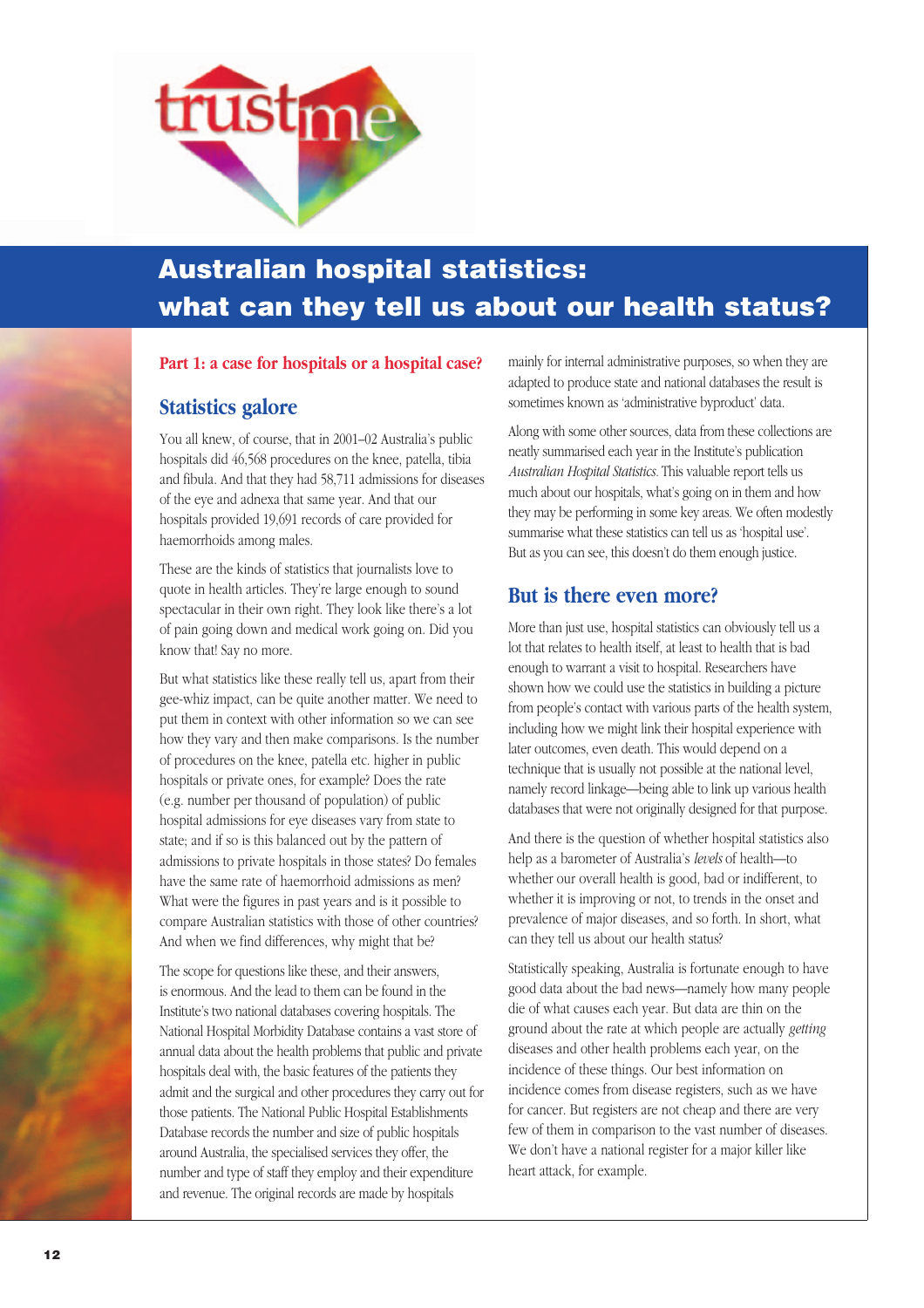If we don't know the rates of onset as well as mortality, we can't so easily sort out, for example, what a high-ish number of deaths each year tells us on its own. Does it just reflect that there are many cases arising, or that there are not so many cases but they are usually serious when they occur, or that the cases are both serious and frequent… and so forth? This makes it harder to gauge whether the challenge is mainly one for prevention, for better treatment, or a mixture.

#### **Obstacles we can't ignore**

But when we turn to hospital statistics for help with this kind of question, we run headlong into some big limitations. We shouldn't be surprised or blame anyone for this, of course. The records were not designed for this purpose in the first place.

First, there's the question of which health problems would be worth examining. We all know that most people with a problem don't need to go to hospital (thankfully) so the statistics can't cover their cases. Many disorders will almost never need hospital attention while in other cases some will and some won't.

So what if we focused on only more serious disorders that usually involve at least one visit to hospital? Even then there may not be a precisely consistent relationship with hospitalisation. It may vary from place to place and year to year, just enough to complicate our interpretations. Policies and practices can vary. In a particular year some hospitals may be more inclined to admit patients for a problem of a particular type or severity, while others tend to feel it can be well handled outside. Similarly with the attitudes of those who refer patients to hospitals, such as GPs.

This variation between hospitals wouldn't matter for *national* statistics about a disorder, of course, provided we had a very confident handle on the overall proportion of cases that are admitted and this didn't change from year to year. But the next year, practices may change widely after the publication of strong new guidelines for treatment or the results of clinical trials. Or, as medical experience grows, there may be an increasing general willingness to do certain procedures that involve hospitalisation.

For example, take coronary revascularisation procedures coronary artery bypass grafting (CABG) or angioplasty, both of which aim to overcome a critically blocked blood supply to the heart and restore good blood flow to it.

What if we tried to use revascularisation statistics to get an idea of population rates of heart diseases—heart attacks or angina cases? The Institute has shown that revascularisation rates have been rising for many years, so we might be tempted to conclude that the heart disease rates are increasing apace. In fact there is good evidence that rates of heart attack, at least, are actually *declining*.



**Dr Paul Magnus, AIHW Medical Adviser**

The discrepancy is probably because doctors are becoming more and more adept at revascularisation procedures and convinced about their benefits, so they are doing them on a growing proportion of people with blocked arteries.

Then there's the challenge of using hospital statistics to measure incidence. This can be defined as the number of new cases of an illness or health event occurring within a specified period. And things can become complex, even assuming we can find suitable health problems to examine in this context.

Say we want to count *people* as new cases and our period of interest is one year, the period covered by *Australian Hospital Statistics.* We need to remember that an individual may have multiple admissions during the 12-month period. For example, some people will have the onset of a chronic problem such as diabetes while others may have one or more of what can be called an acute event, such as a heart attack or a broken leg.

*Continued on page 14*

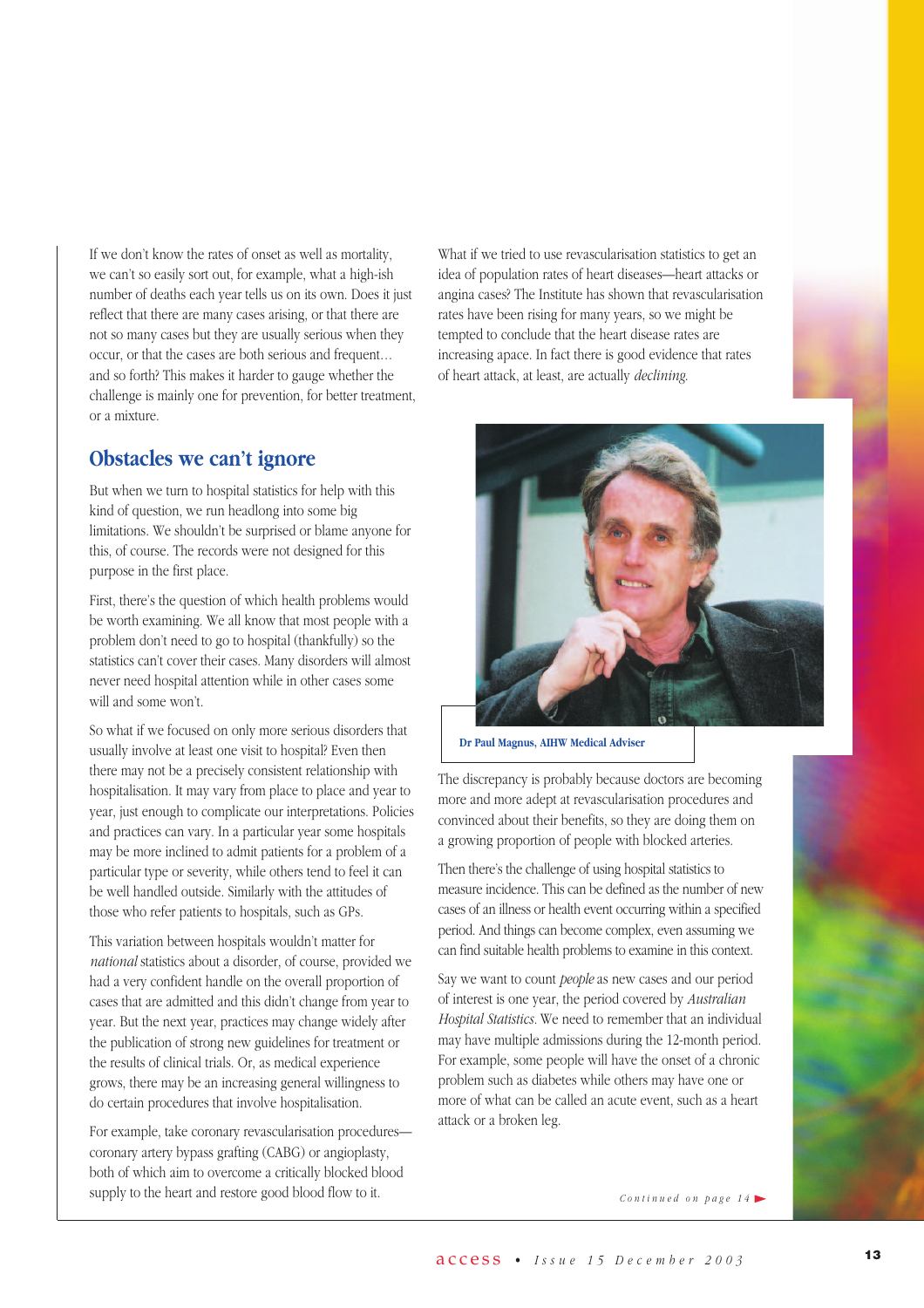

## **Australian Hospital Statistics:**

The diabetes may be diagnosed in hospital early in the 12-month period, involve a second admission to assess and stabilise treatment, and yet a later one if further tests are required down the line. A person who has two heart attacks in the one year will be admitted at least twice and the same fora jockey who breaks his leg twice. If we can't take these situations into account there is the risk of over-counting people.

Similarly, if we want to count 'new' or 'onset' *events* as a measure of incidence, there is risk of over-counting the events. In the example of diabetes above, it can have only one onset despite several admissions. Heart attack is a more complex example. The *attack* itself is a new event and can be treated as such, even though the underlying disorder it represents—coronary heart disease—is regarded as a chronic disease. So if you want to be sure of counting only the 'events' you would want to distinguish (within a series of admissions, say) between admissions for new attacks and admissions for other reasons such as complications, followup, or further investigations. You would then count each 'heart attack admission' as a new event.

But when we look at the hospital records to see if we can sort these things out, they certainly don't provide any neat guide to incidence. In the jargon, they are 'separation based' and not patient based. A separation marks the completion of an 'episode of care', which means it occurs whenever there is either a transfer in-hospital to another type of care (say from acute care to rehabilitation), a discharge out of hospital, a transfer to another hospital, or death in hospital.

In other words, Australia's hospitals could have 100 separation records for a particular condition over a year. But you would need extra facts to tell if this reflected 100 different people, 90 who were admitted only once and one who was admitted 10 times, or many other combinations. And even more facts to separate onset events from other reasons for admission. If we cant sort out these issues we will over-count.

We hope in the future sometime to be able to link multiple separations for the one disease experience. This would certainly simplify interpretation and analysis.

## **Questions to explore (next time)**

So in the light of these obstacles, is it realistic to think that hospital statistics might help tell us about our levels of health? I think it is.

In the next issue of *Access* I want to explore the following questions:

- What health problems might be candidates for using hospital statistics to decide their incidence, and why?
- Can we overcome the obstacles posed by separationbased records in our efforts to obtain counts of people with onset events, or of the new events themselves?
- How are hospital statistics used in other ways to shed light on our overall health status?

*Postscript: thanks to Jenny Hargreaves for a lot of helpful guidance on this subject.*

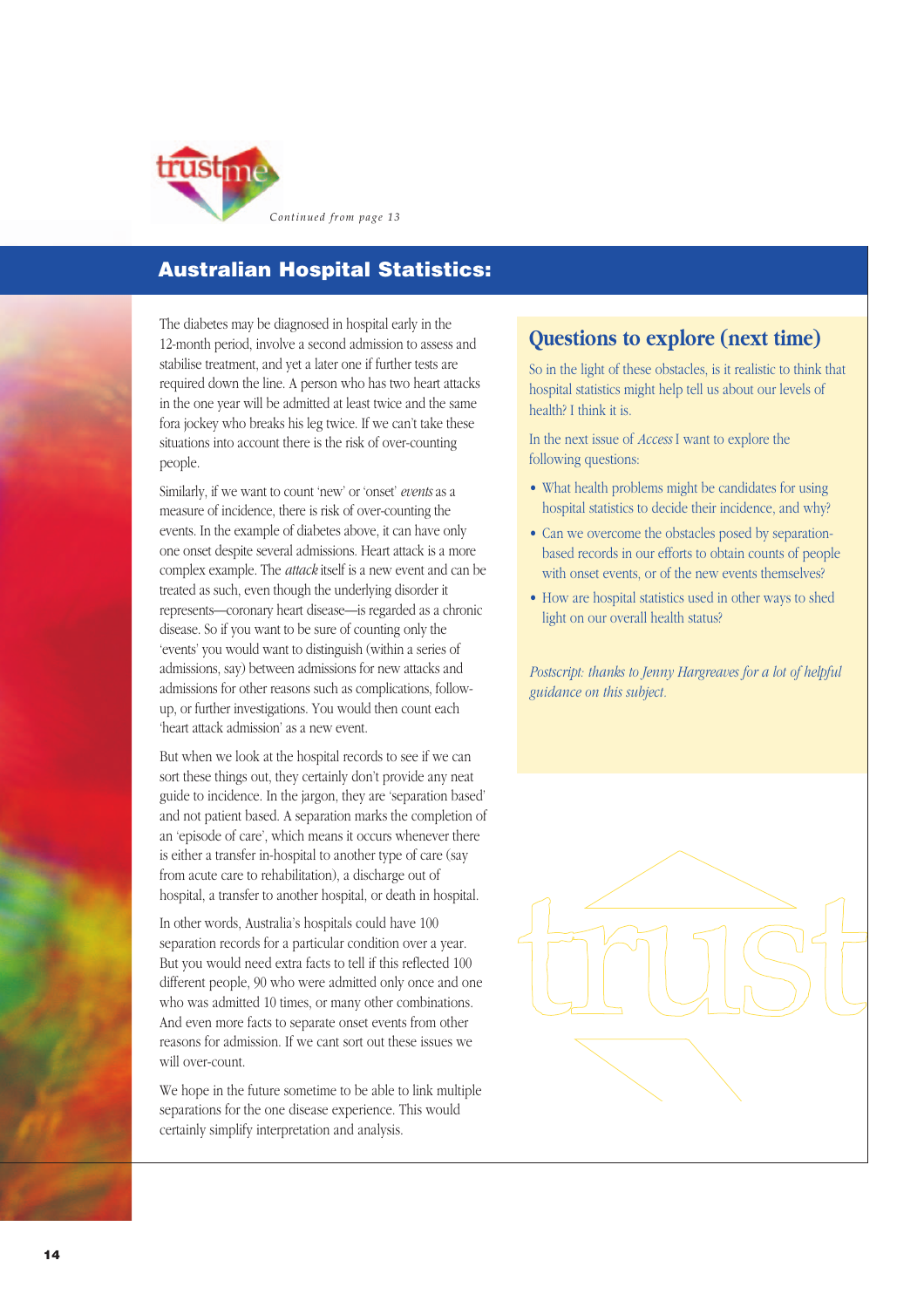# **Recent releases All prices include GST**

## **December**

| Adoptions Australia 2002-03                                                         | Cat. No. CWS 21  | \$24.00                 |
|-------------------------------------------------------------------------------------|------------------|-------------------------|
| Aged Care Innovative Pool Dementia and Disability Pilot Services Evaluation         | Cat. No. WP 41   | <b>FREE</b>             |
| Alcohol and Other Drug Treatment Services in Australia:                             |                  |                         |
| Findings from the National Minimum Data Set (NMDS) 2001-02                          | Cat. No. HSE 28  | \$23.00                 |
| Alcohol and Other Drug Treatment Services:                                          |                  |                         |
| Findings from the National Minimum Data Set (NMDS) 2001-02                          |                  |                         |
| States and Territories supplementary reports (8 reports)                            |                  | FREE (Internet only)    |
| Are all Australian's gaining weight?                                                |                  |                         |
| Differentials in overweight and obesity among adults, 1989-2001                     | Cat. No. AUS 39  | \$10.00                 |
| Australia's Welfare 2003                                                            | Cat. No. AUS 41  | \$45.00                 |
| Breastscreen Australia Monitoring Report 1998-99 and 1999-00                        | Cat. No. CAN 21  | FREE                    |
| Breastscreen Australia Monitoring Report 2000-01                                    | Cat. No. CAN 20  | \$24.00                 |
| Cancer Incidence Study 2003: Australian Veterans of the Korean War                  | Cat. No. PHE 48  | <b>FREE</b>             |
| Cervical Screening in Australia 1999-00 and 2000-01                                 | Cat. No. CAN 19  | \$24.00                 |
| CSHA Public Rental Housing Data Report 2002-03                                      | Cat. No. HOU 100 | FREE (Internet only)    |
| CSHA Community Housing Data Report 2002-03                                          | Cat. No. HOU 101 | FREE (Internet only)    |
| CSHA State-territory Owned and Managed Indignous Housing Data Report 2002-03        | Cat. No. HOU 102 | FREE (Internet only)    |
| Disability, Prevalence and Trends                                                   | Cat. No. DIS 34  | \$25.00                 |
| General Practice Activity in Australia 2002-03                                      | Cat. No. GEP 14  | \$25.00                 |
| Homeless People in SAAP: National Data Collection Annual Report 2002-03             | Cat. No. HOU 91  | \$25.00                 |
| Nursing Labour Force 2002                                                           | Cat. No. HWL 29  | \$21.00                 |
| Report on the Evaluation of the National Minimum Data Set for Admitted Patient Care | Cat. No. HSE 29  | \$30.00                 |
|                                                                                     |                  |                         |
| <b>November</b>                                                                     |                  |                         |
| Alcohol and Other Drug Treatment Services in Australia:                             |                  |                         |
| Findings from the National Minimum Data Set 2001-02                                 | Cat. No. AUS 40  | \$10.00                 |
| Alcohol and Other Drug Treatment Services in Australia 2001-02:                     |                  |                         |
| Report on the National Minimum Data Set                                             | Cat. No. HSE 28  | \$23.00                 |
| Australia's Young People: Their Health and Wellbeing 2003                           | Cat. No. PHE 50  | \$40.00                 |
| Cancer in Australia 2000                                                            | Cat. No. CAN 18  | \$24.00                 |
| Changes in Pathology Ordering by GPs in Australia 1998 to 2001                      | Cat. No. GEP 13  | \$23.00                 |
| Communication Restrictions -                                                        |                  |                         |
| the Experience of People with a Disability in the Community                         |                  |                         |
| Disability Data Briefing No. 23                                                     |                  | <b>FREE</b>             |
| Future Supply of Informal Care 2003 to 2013: Alternative Scenarios, The             | Cat. No. AGE 32  | FREE (Internet only)    |
| Medical Labour Force 2001                                                           | Cat. No. HWL 28  | \$22.00                 |
|                                                                                     |                  |                         |
| <b>October</b>                                                                      |                  |                         |
|                                                                                     |                  |                         |
| Access Issue 14 September 2003                                                      | Cat. No. HWI 61  | FREE                    |
| Annual Report 2002-03                                                               | Cat. No. AUS 37  | FREE                    |
| Asthma in Australia 2003                                                            | Cat. No. ACM 1   | \$33.00                 |
| Demand for SAAP Assistance by Homeless People 2001-02:                              |                  |                         |
| A Report from the SAAP National Data Collection                                     | Cat. No. HOU 90  | \$20.00                 |
| Health at a Glance: OECD Indicators 2003                                            |                  | \$28.00 (Internet only) |